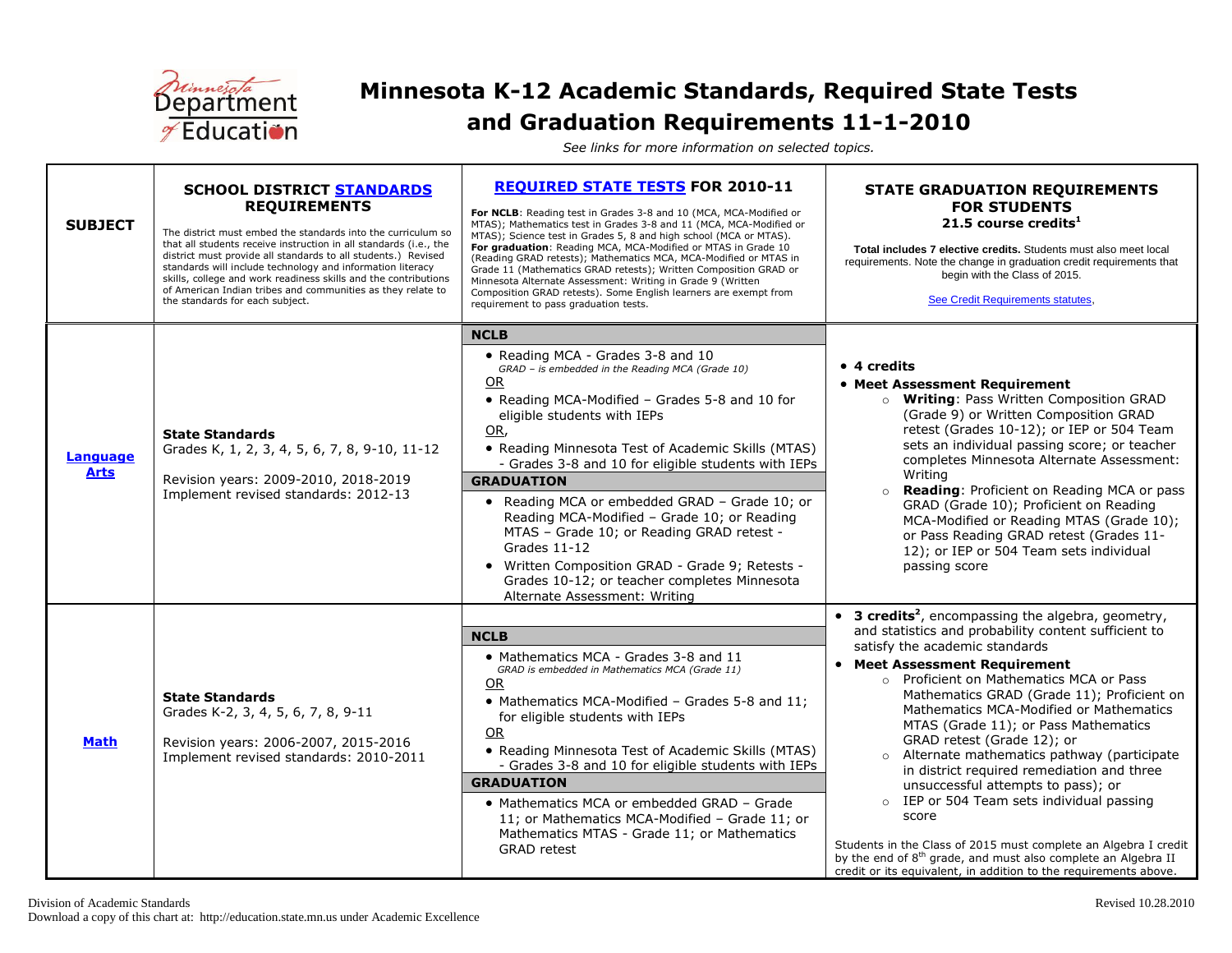| <b>SUBJECT</b>                                 | <b>SCHOOL DISTRICT STANDARDS</b><br>REQUIREMENTS <sup>1</sup>                                                                                                                                                                                                                                                                                                                                                                                                                                                                                                                                                                                                                                                                                                                                                                                                                                 | <b>REQUIRED STATE TESTS FOR 2010-11</b><br>and implementation dates for new tests                                                                                                                                                                                        | <b>STATE GRADUATION REQUIREMENTS</b><br><b>FOR STUDENTS</b><br>21.5 course credits                                                                                                                                                                                                                                                       |
|------------------------------------------------|-----------------------------------------------------------------------------------------------------------------------------------------------------------------------------------------------------------------------------------------------------------------------------------------------------------------------------------------------------------------------------------------------------------------------------------------------------------------------------------------------------------------------------------------------------------------------------------------------------------------------------------------------------------------------------------------------------------------------------------------------------------------------------------------------------------------------------------------------------------------------------------------------|--------------------------------------------------------------------------------------------------------------------------------------------------------------------------------------------------------------------------------------------------------------------------|------------------------------------------------------------------------------------------------------------------------------------------------------------------------------------------------------------------------------------------------------------------------------------------------------------------------------------------|
| <b>Arts</b>                                    | Local or State Standards <sup>3</sup><br>Grades K-3, 4-5, 6-8, 9-12 (state standards)<br>Revision years: 2007-2008, 2016-2017<br>Implement revised standards: 2010-11                                                                                                                                                                                                                                                                                                                                                                                                                                                                                                                                                                                                                                                                                                                         | No state required tests<br>Locally selected assessments                                                                                                                                                                                                                  | $\bullet$ 1 credit <sup>2</sup>                                                                                                                                                                                                                                                                                                          |
| <b>Science</b>                                 | <b>State Standards</b><br>Districts may choose either option:<br>a) Grades K, 1, 2, 3, 4, 5, 6, 7, 8, 9-12; or<br>b) Grades K-2, 3-5, 6-8, 9-12<br>(option b will not be available beginning in<br>2011-2012)<br>Revision dates: 2008-2009, 2017-2018<br>Implement revised standards: 2011-12                                                                                                                                                                                                                                                                                                                                                                                                                                                                                                                                                                                                 | <b>NCLB</b><br>• Science MCA - Grades 5, 8 and high school<br>High school test given in year students complete a life science<br>course.<br>OR<br>• Science Minnesota Test of Academic Skills (MTAS)<br>- Grades 5, 8 and high school for eligible students<br>with IEPs | • 3 credits <sup>2</sup> , including one in biology<br>Note: An agriculture science or Career and Technical Education (CTE)<br>course may fulfill a general science credit requirement.<br>Students in the Class of 2015 must earn a biology credit and a<br>chemistry or physics credit as part of the 3-credit requirement.            |
| <b>Social</b><br><b>Studies</b>                | <b>State Standards</b><br>Grades K-3, 4-8, 9-12<br>Revision dates: 2010-2011, 2019-2020<br>Implement revised standards: 2013-14                                                                                                                                                                                                                                                                                                                                                                                                                                                                                                                                                                                                                                                                                                                                                               | No state required tests<br>Locally selected assessments                                                                                                                                                                                                                  | • 3.5 credits, encompassing U.S. history, geography,<br>world history, economics, and<br>government/citizenship<br>$-$ or $-$<br>• 3 credits encompassing U.S. history, geography,<br>world history, government/citizenship and a .5<br>credit in economics (taught in social studies, business, or<br>agriculture education department) |
| Health/<br><b>Physical</b><br><b>Education</b> | <b>Local Standards- Health</b><br>Since 2003, local districts are required to develop<br>their own health education standards. In grades K-8<br>health instruction must be given each year or by<br>district-determined grade bands. In grades 9-12<br>health instruction must be provided to all students<br>at least once. Districts determine periodic standards<br>revision cycle.<br><b>State Standards - Physical Education</b><br>In grades K-8 physical education instruction must<br>be given to all students each year. In grades 9-12<br>physical education instruction must be provided to<br>all students at least once.<br>As of May 26, 2010, the Minnesota State Legislature<br>directed the Minnesota Department of Education<br>(MDE) to adopt the National Standards for Physical<br>Education developed by the National Association for<br>Sports and Physical Education. | No state required tests<br>Locally selected assessments                                                                                                                                                                                                                  | Local decision                                                                                                                                                                                                                                                                                                                           |